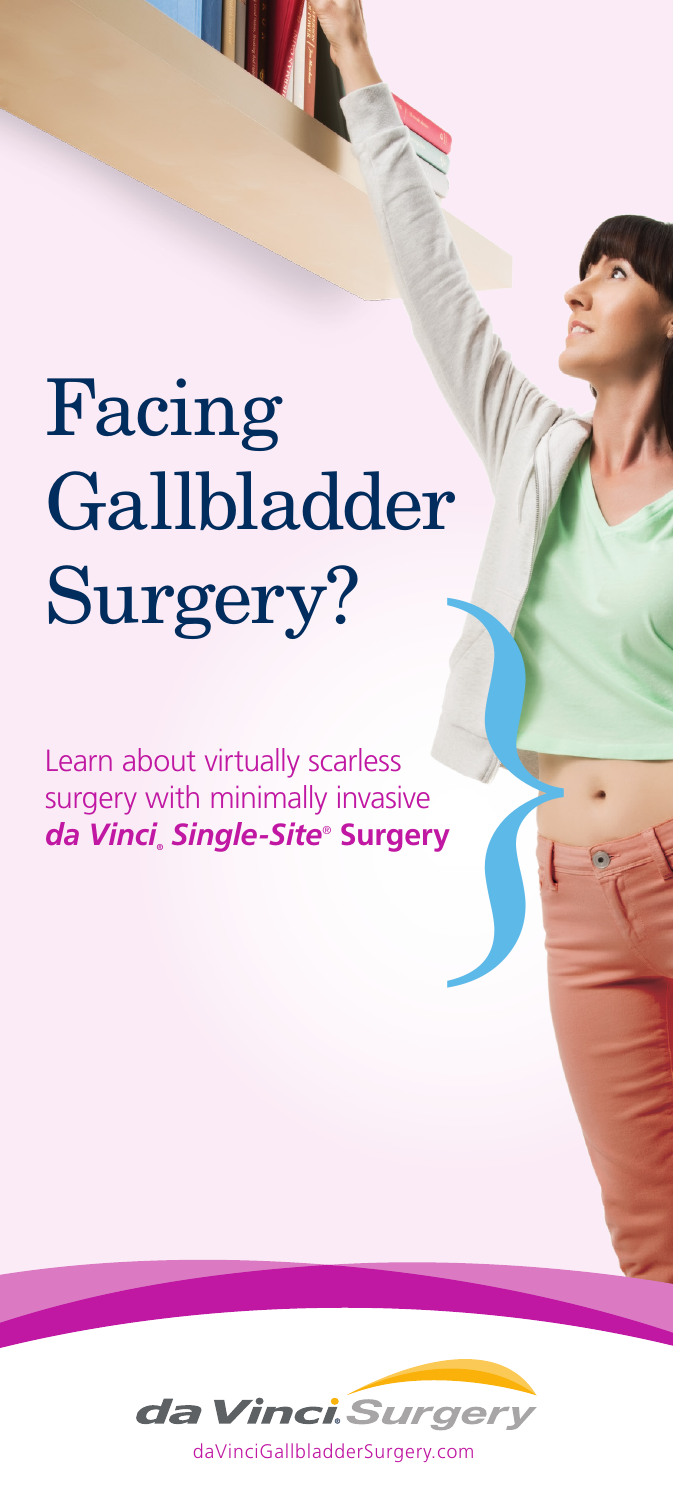### **The Conditions:** Gallbladder Diseases/Disorders {

Your gallbladder is a pear-shaped organ under your liver that stores and concentrates bile to help digest fat. Gallbladder disease includes: inflammation, infection, or blockage (obstruction) of the gallbladder. The most common blockage is a gallstone. Gallstones are pebble-like and solid. They can be as large as a golf ball or as small as a grain of sand.

Gallbladder disease is very common, affecting about 10-15% of adults in Europe and the U.S.<sup>1</sup> In fact, gallstones are the most common digestive disease leading to hospitalization in the Western world.<sup>1</sup>

Symptoms of gallbladder disease may include: pain in the upper right side or middle of the abdomen, abdominal fullness, clay-colored stool, fever, nausea and vomiting, or yellowing of skin and whites of eyes (jaundice).

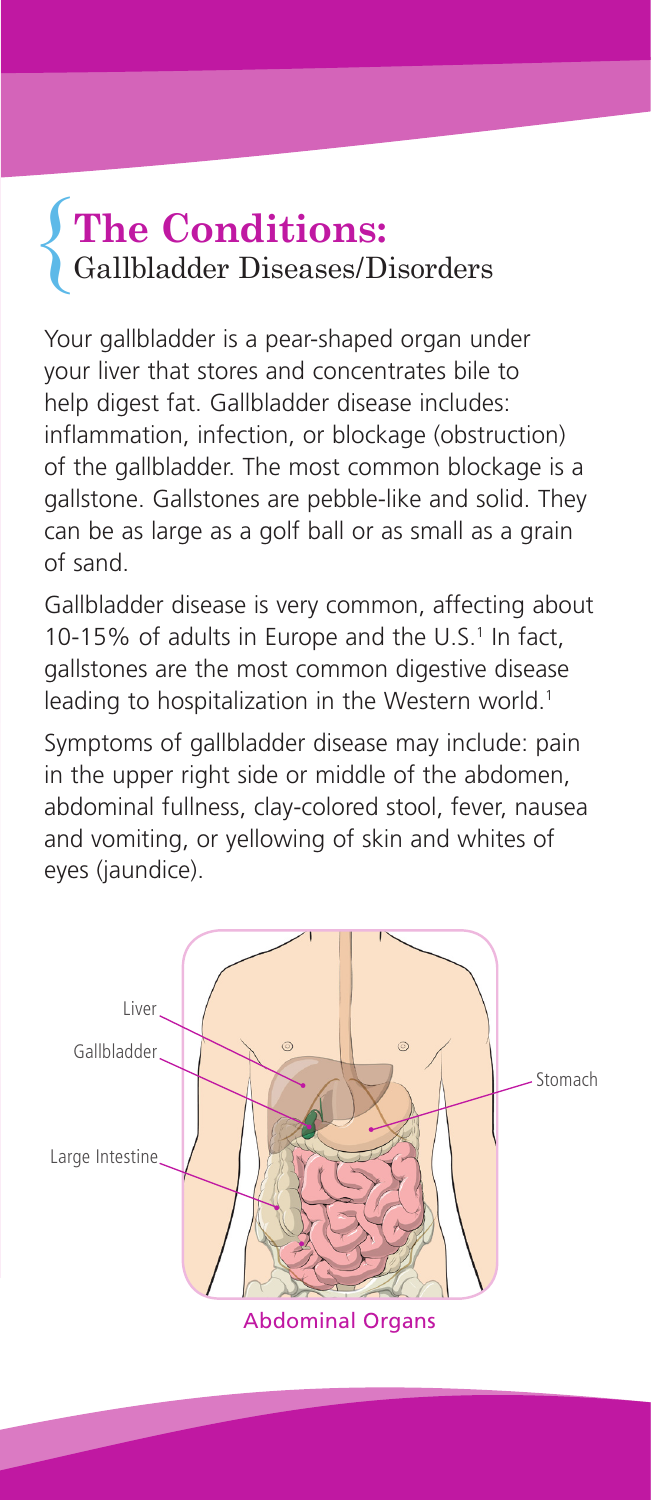## **Treatment & Surgical Options**<br>Gallbladder Surgery

Treatment for gallbladder disease may include lifestyle changes and medication. If your symptoms get worse, your doctor may recommend surgery to remove your gallbladder. Your gallbladder is an organ that you can live without. Surgery to remove the gallbladder is called a cholecystectomy.

Cholecystectomy is performed using open surgery through one large incision or minimally invasive surgery (laparoscopy). Minimally invasive surgery can be done either through a few small incisions in your abdomen or one incision in your belly button. In laparoscopic procedures, surgeons use long-handled instruments to reach your gallbladder. One of the instruments is a tiny camera that takes images inside your body and sends them to a video monitor to guide surgeons as they operate.

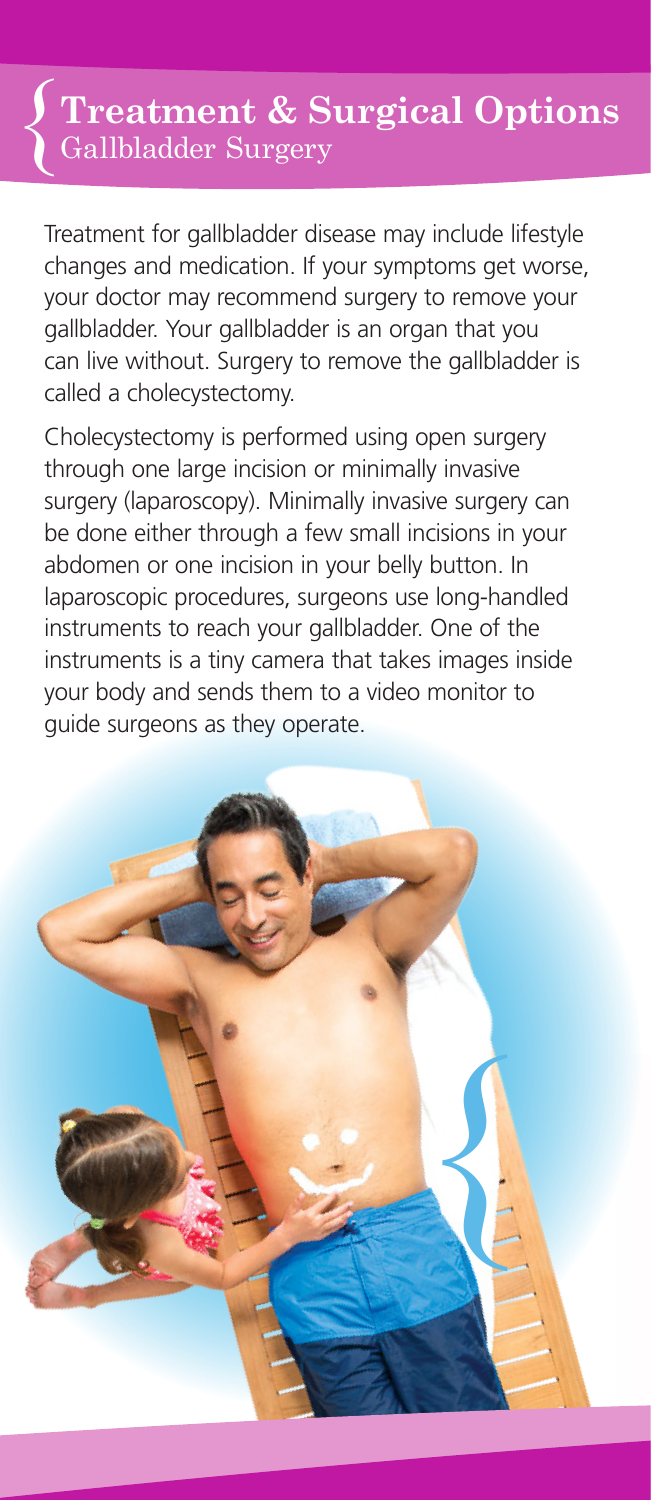Cholecystectomy through the belly button can be done using traditional single incision laparoscopy or *da Vinci Single-Site*® Surgery. The *da Vinci* System features a magnified 3D high-definition vision system and flexible *Single-Site* instruments. These features enable your doctor to operate with enhanced vision and precision.

It is important to discuss all treatment and surgical options with your doctor, as well as the risks and benefits of each. If your doctor believes you are not a candidate for *da Vinci Single-Site* Surgery, ask about multi-port *da Vinci* Surgery. Your surgeon can remove your gallbladder through a few small incisions (ports) with a 3D HD view of your anatomy for enhanced vision, precision, dexterity and control.



Open Surgery Incision

*da Vinci* Surgery & Multi-incision Laparoscopy

*da Vinci Single-Site*® & Single Incision Laparoscopy

### would you want scars?

*From all my doctor was saying, it had to be da Vinci. Why would you want scars?*  66<br>"



*Why would you want the extra pain of those incisions? It was mind-blowing how the experience went so smoothly.*  $\begin{array}{c}\text{\it inc} \text{\it c} \text{\it i} \text{\it o} \text{\it ns} \text{\it i} \text{\it o} \text{\it n} \text{\it s} \text{\it i} \text{\it o} \text{\it n} \text{\it s} \text{\it i} \text{\it h} \text{\it e} \text{\it o} \text{\it f} \text{\it h} \text{\it e} \text{\it o} \text{\it f} \text{\it o} \text{\it o} \text{\it f} \text{\it o} \text{\it o} \text{\it i} \text{\it o} \text{\it i} \text{\it o} \text{\it i} \text{\it o} \text{\it i} \text{\it i} \text{\it$ 

*Kasia, Single-Site Patient*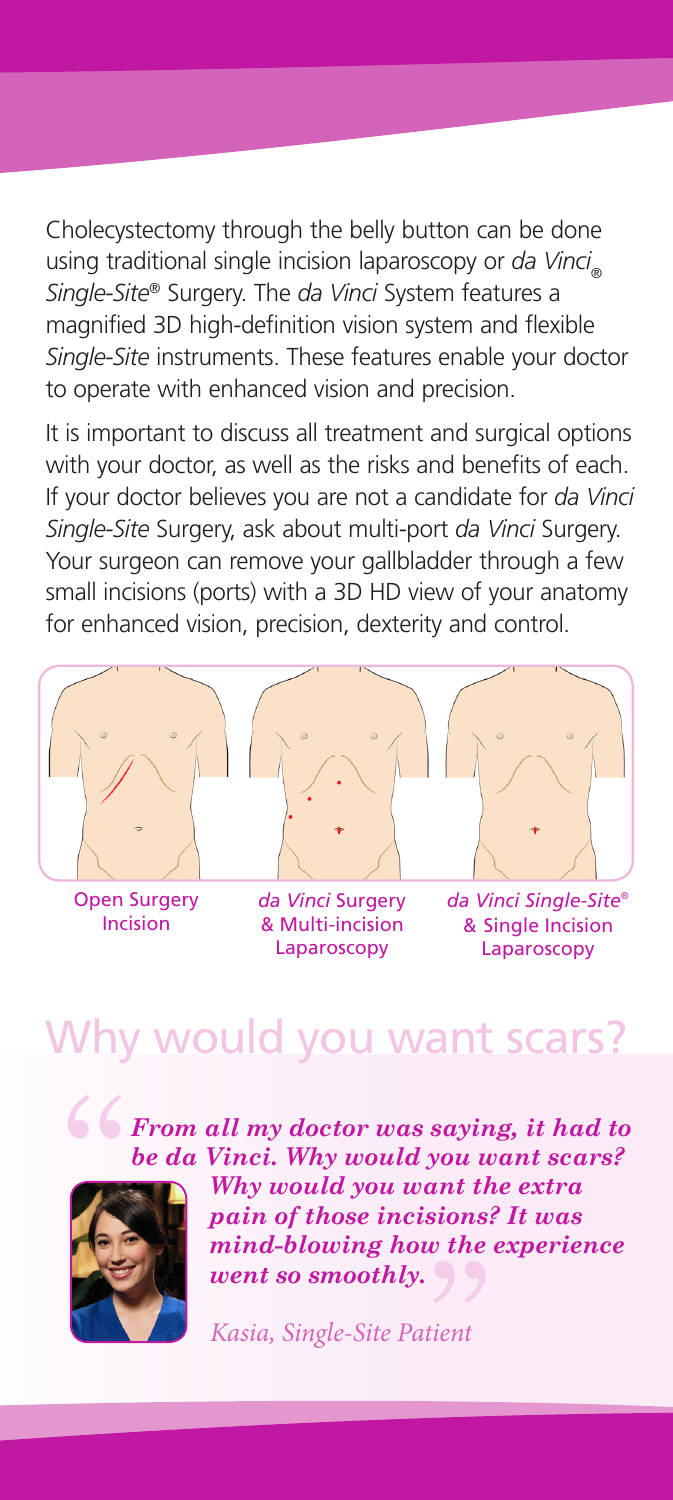# *da Vinci***®** *Single-Site***® Surgery:** { A Virtually Scarless Procedure

With *da Vinci Single-Site* Surgery, doctors remove your gallbladder using state-of-the-art precision instruments. Patients who choose *da Vinci Single-Site* experience virtually scarless results, similar to single incision traditional laparoscopy. With *da Vinci*, surgery is performed through one incision in the belly button, which dramatically limits visible scarring.

As a result of *da Vinci* technology, *da Vinci Single-Site*  Cholecystectomy offers the following potential benefits:

- Low rate of major complications<sup>3</sup>
- Low conversion rate to open surgery<sup>3</sup>
- Virtually scarless surgery<sup>3</sup>
- High patient satisfaction<sup>4\*</sup>
- Minimal pain<sup>4\*</sup>

\* Compared to traditional laparoscopy.



### **Risks & Considerations Related to Cholecystectomy and da Vinci Single-Site Surgery:**

Some potential risks of any cholecystectomy include:

- Bile leakage<sup>5,6,7</sup>
- Bile duct stones/injury<sup>5,6,8</sup>
- Pancreatitis (inflammation of the pancreas)<sup>5,6</sup>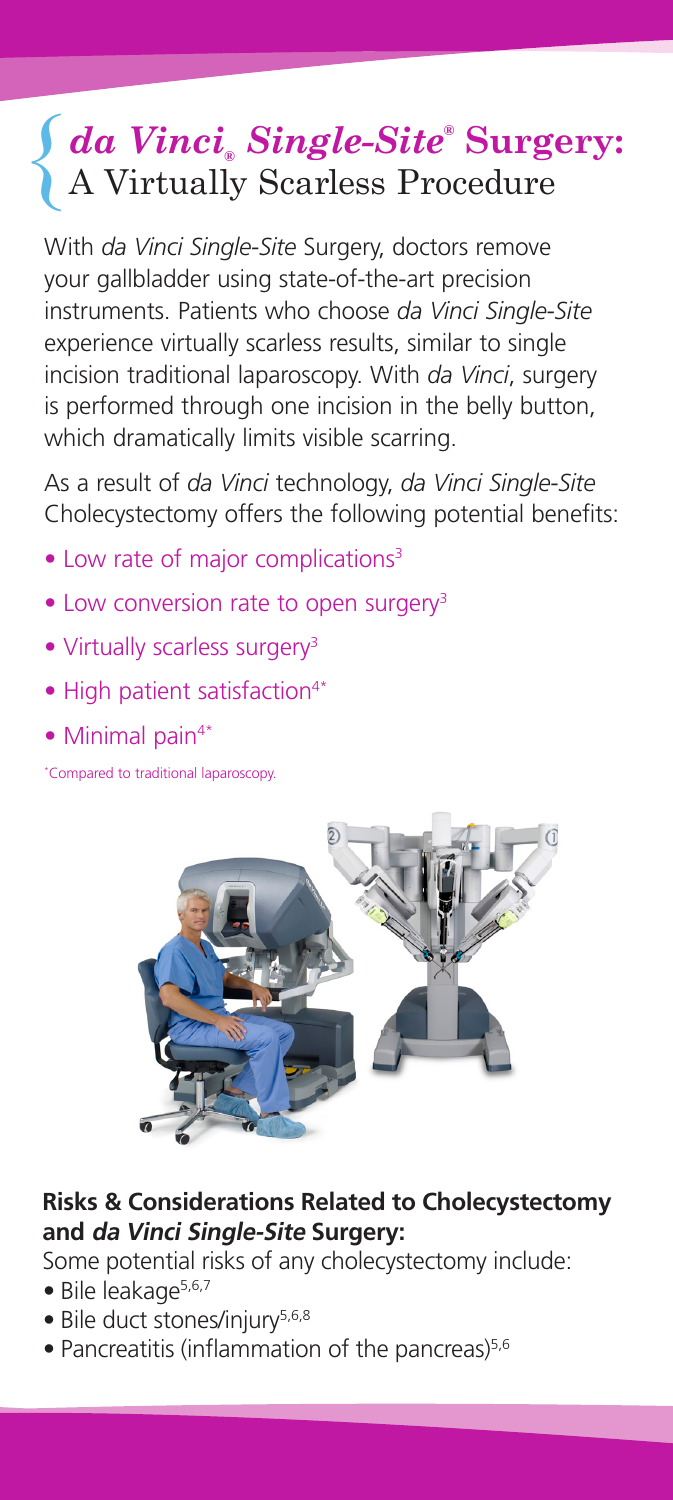#### **Important Information for Patients**

da Vinci Surgery with Single-Site® instrumentation is cleared for use in gallbladder removal, and for hysterectomy and ovary and fallopian tube removal for benign conditions. Patients who bleed easily, have abnormal blood clotting, are pregnant or morbidly obese are not candidates for minimally invasive surgery, including da Vinci Surgery with Single-Site® Instruments.

All surgery presents risk, including *da Vinci* Surgery. Results, including cosmetic results, may vary. Serious complications may occur in any surgery, up to and including death. Examples of serious and life-threatening complications, which may require hospitalization, include injury to tissues or organs, bleeding, infection, and internal scarring that can cause long-lasting dysfunction or pain. Temporary pain or nerve injury has been linked to the inverted position often used during abdominal and pelvic surgery. Patients should understand that risks of surgery include potential for human error and potential for equipment failure. Risks specific to minimally invasive surgery may include: a longer operative time, the need to convert the procedure to other surgical techniques, the need for additional or larger incision sites, a longer operation or longer time under anesthesia than your surgeon originally predicts. Converting to open surgery could mean a longer operative time, long time under anesthesia, and could lead to increased complications. Research suggests that there may be an increased risk of incision-site hernia with single-incision surgery. Patients should review the risks of all surgical approaches and the risks of *da Vinci* procedures to decide if *da Vinci*  Surgery is right for them. It is important to talk to your doctor about his/her surgical experience. For complete information on surgical risks, safety and indications for use, please refer to www.davincisurgery.com/safety.

All people depicted unless otherwise noted are models. © 2013 Intuitive Surgical. All rights reserved. All product names are trademarks or registered trademarks of their respective holders. PN 873643 Rev D 09/13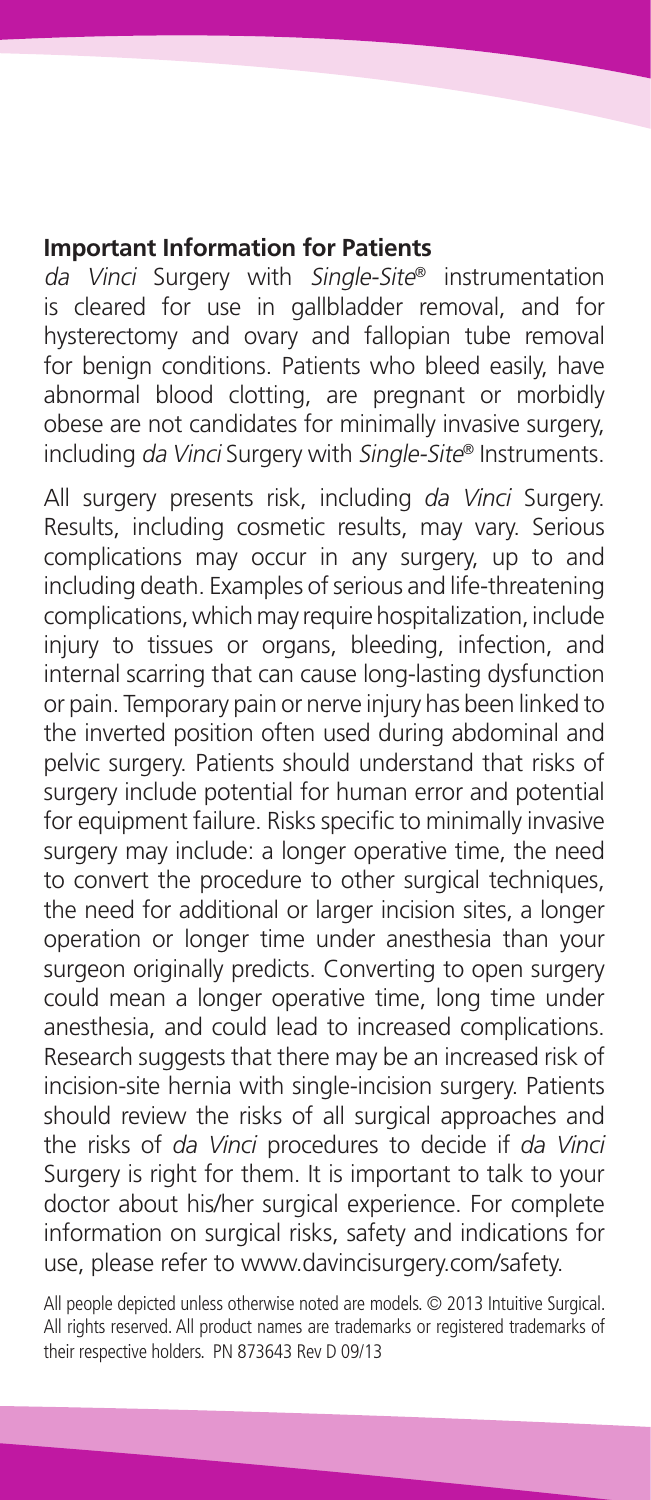### **Your doctor is one of a growing number of surgeons worldwide offering** *da Vinci*® *Single-Site***® Surgery.**

For more information and to find a *da Vinci* Surgeon nearest you, visit: **www.daVinciGallbladderSurgery.com**

1 Portincasa P, Moschetta A, Palasciano G. Cholesterol gallstone disease. Lancet. 2006 Jul 15;368(9531):230-9. 2 Gallbladder Diseases. National Institutes of Health, Available from: http://www.nlm.nih.gov/medlineplus/gallbladderdiseases.html 3 Pietrabissa A, Sbrana F, Morelli L, Badessi F, Pugliese L, Vinci A, Klersy C, Spinoglio G. Overcoming the challenges of single-incision cholecystectomy with robotic single-site technology. Arch Surg. 2012 Aug;147(8):709-14. Wren SM, Curet MJ. Single-port robotic cholecystectomy: results from a first human use clinical study of the new da Vinci single-site surgical platform. Arch Surg. 2011 Oct;146(10):1122-7. Epub 2011 Jun 20. 5 Buzad FA, Corne LM, Brown TC, Fagin RS, Hebert AE, Kaczmarek CA, Pack AN, Payne TN. Single-site robotic cholecystectomy: efficiency and cost analysis. Int J Med Robot. 2013 May 2. doi: 10.1002/rcs.1507. [Epub ahead of print] <sup>6</sup> National Institutes of Health. Gallbladder Removal Surgery. Available from: http://www.nlm.nih.gov/ medlineplus/ency/article/002930.htm.<sup>7</sup> Antoniou SA, Pointner R, Granderath FA. Single-incision laparoscopic cholecystectomy: a systematic review. Surg Endosc. 2011 Feb;25(2):367-77. doi: 10.1007/s00464-010-1217-5. Epub 2010 Jul 7. 8 Society of American Gastrointestinal and Endoscopic Surgeons (SAGES). Laparoscopic Gallbladder Removal (Cholecystectomy) Patient Information from SAGES. From: www.sages.org